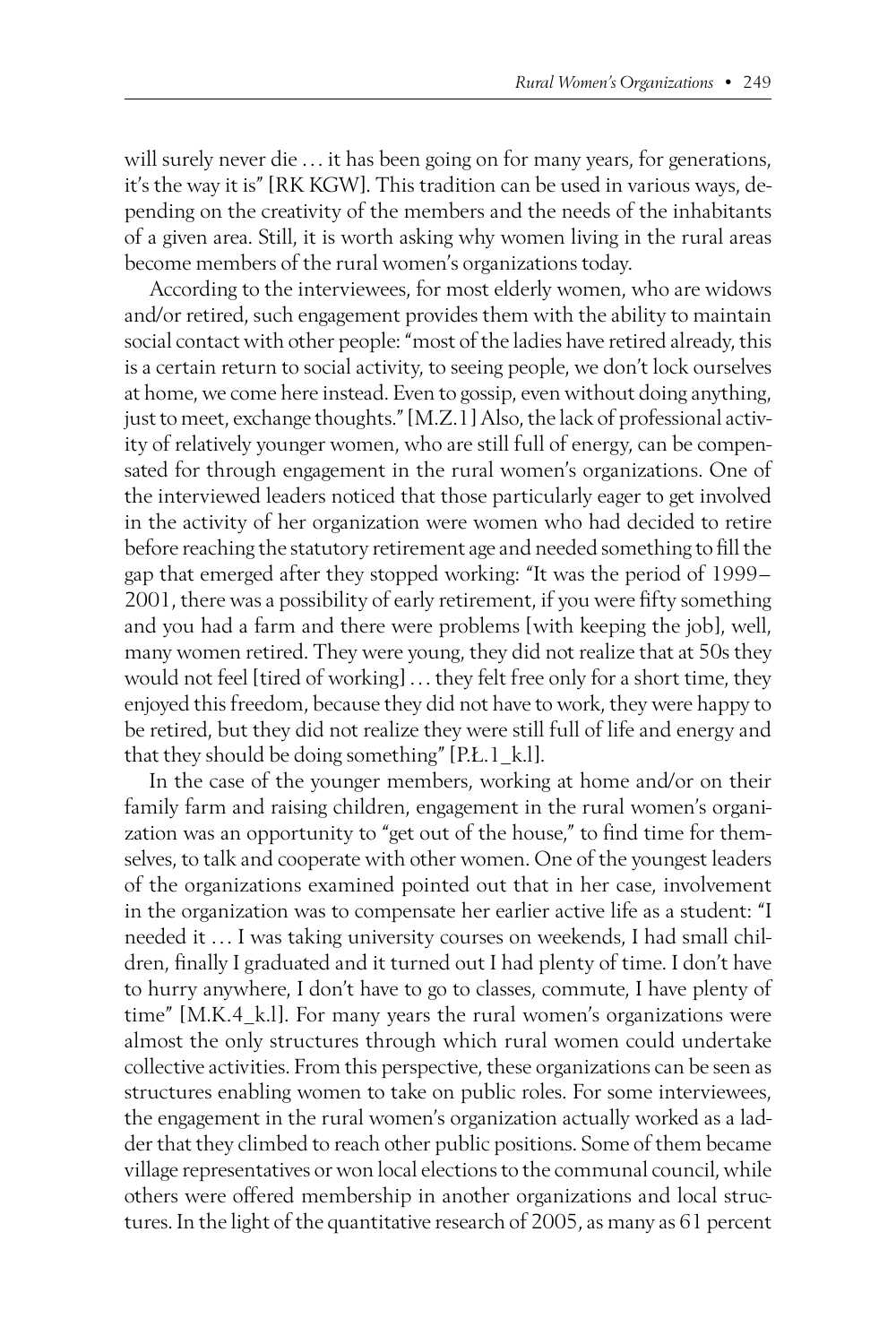of the female village representatives  $(N=100)$  confirmed their membership in the rural women's organizations at the time or in the past (Matysiak 2005: 148). However, among the leaders of the organizations examined, performance of public functions in the rural or communal self-government was not common, which leads us to the question of perception of activity of the rural women's organizations often associated with traditional female roles.

On the other hand, it is worth asking whether the rural women's organizations could develop any other type of activity. We could also ask whether the potential of the rural women's organizations, as still the most popular and numerous structures associating women living in rural areas, is fully taken advantage of. In the survey of 2005, the female village representatives examined (N=100) were asked whether the rural women's organizations were needed in the modern rural communities—93 percent of them answered positively. The respondents pointed out that apart from addressing needs associated with integration of rural residents, organization of free time, and cultural life, the rural women's organizations were needed for their contributions to solving social problems, such as alcoholism, domestic violence, and poverty (17 percent), it was noted that they also integrate and activate rural women (16 percent) (Matysiak 2005: 148).

In the quantitative research conducted in 2006 for the Ministry of Labor and Social Policy on the representative sample of 1,500 rural women, 64.8 percent of the respondents stated that female organizations in the rural areas should in the future deal with counteracting domestic violence; 38.2 percent stated that they should deal with counteracting discrimination of women in the labor market; 32.4 percent, supporting the professional activity of women; 26.8 percent, supporting the access of rural women to education; 24.4 percent, counteracting sexual abuse of women; and 24.0 percent, supporting entrepreneurship among rural women (Walczak-Duraj 2008: 152). It seems that rural women's organizations could have a much wider range of activities and deal much more with the interests and the needs of women themselves.

## Conclusions

First, rural women's organizations seem to be particularly important as the space of female collective actions and as tools of social activation for the elderly, particularly women. The "vitality" of these organizations is clear proof of the needs of rural women, who want to meet and cooperate on behalf of their communities. Such activity is also encouraged by growing interest in local traditions, cuisine, and folk music.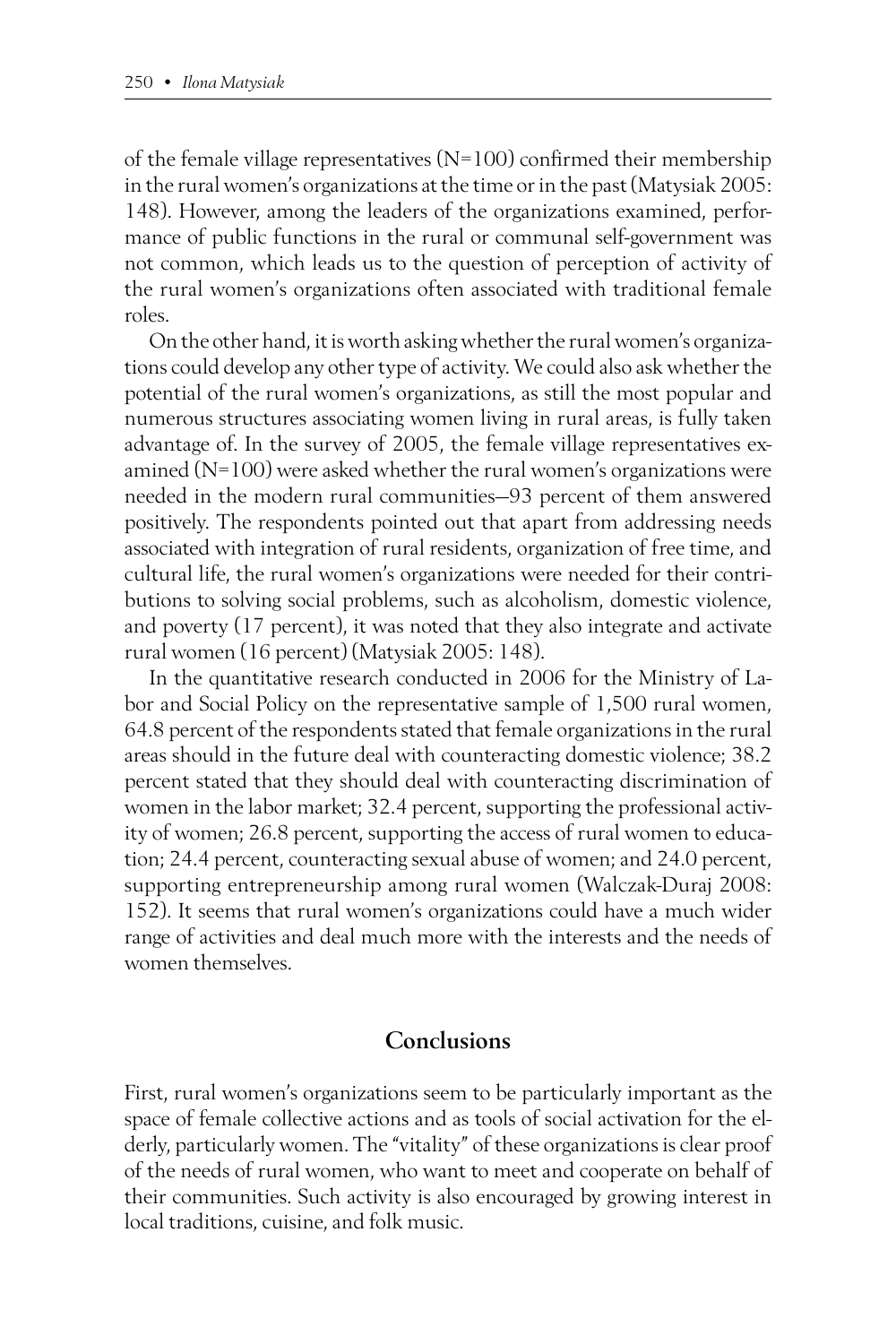On the other hand, it seems that the potential of rural women's organizations, which are widely accepted in rural communities, is not fully used. Their activities are focused mostly on issues associated with traditional female roles. The growing interest in folklore and regional cuisine feeds demand for rural women's organizations, but, at the same time, might relegate them to providers of free catering services during local events and celebrations. The presented data shows that more feminist women's organizations are also needed in the Polish rural areas—the organizations, which could seriously deal with the problems of domestic violence, discrimination of women in the labor market, and under-representation of women in local politics, not only acting as service providers but also lobbying local authorities to influence political decisions, e.g., concerning budgets. It is worth considering whether the activities of rural women's organizations could be broadened and diversified if more young women and female "newcomers" from the cities engaged, as they may be more eager to combine traditions with new ideas.

This case shows also institutional constraints that some groups of activists face and the ways they overcome them. The present regulations, unchanged since the early 1980s, create a situation in which rural women's organizations are still a part of a structure that cannot provide them with sufficient support and acts mainly on behalf of farmers. Under these circumstances, the rural women's organizations are not independent legal persons. Therefore, depending on the age and experience of the leaders, the period in which they were established, the local traditions and available networks of institutions, rural women's organizations adapt various strategies. Some of them act as informal groups, operating on a small scale mainly to fulfill their own needs or those of selected groups. Others try to look for "institutional umbrellas" among other local organizations and institutions. The third group consists of "young" organizations—reactivated or established in the recent years, led by younger women—registered as associations. However, only the rural women's organizations that adopt the latter strategy can fully and independently participate in the current system of support for third-sector organizations in Poland.

Finally, it should be noted that rural women's organizations are based on long-lasting model that can be traced back to the second half of the nineteenth century. At the same time, they often implement different modes of working depending on the local context. Many of them can be described as located between a formal structure and an informal group or shifting from one category to the other. The analysis presented in this chapter shows that it is necessary to adopt a theoretical and practical perspective depicting Polish civil society as complex and "recombining" new and old organizational forms and types of civic engagement. The dominating "universalist" model of civil society focused on nongovernmental organizations registered after 1989 leads to the marginalization of grassroots groups such as the rural women's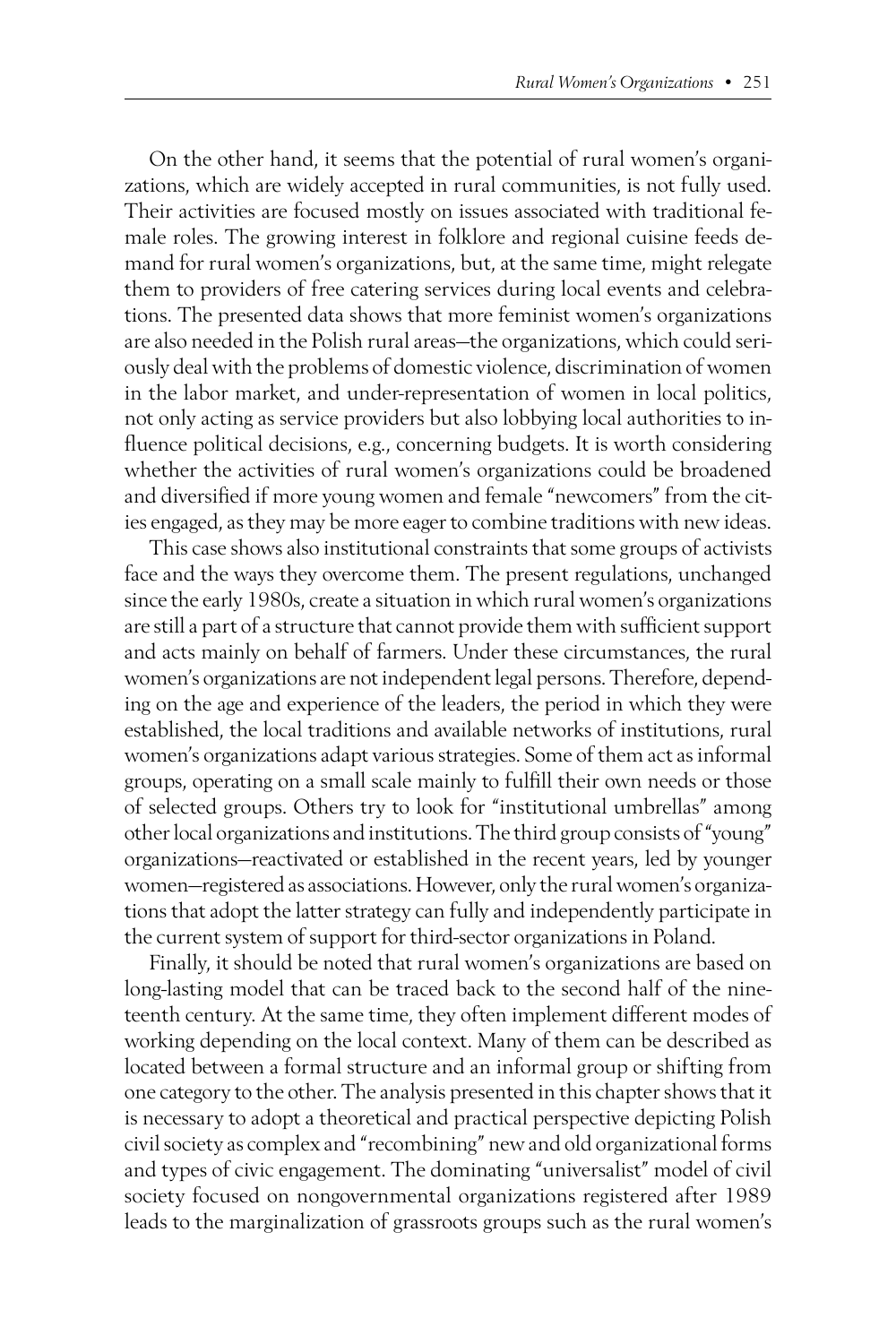organizations. The integration of the variety of their forms and promising potential could open up new perspectives in the study of civil society in Poland. First, the case of rural women's organizations is inspiring in terms of the process of transforming their tradition according to changing (and unfavorable) structural conditions. Second, the studied organizations indicate the significance of the locality dimension. Especially in case of strongly diversified rural communities in Poland, local factors, such as historical traditions, attitudes of local authorities, available human capital, and specific needs expressed by the residents, to a large extent shape the "profiles" of civic organizations and other entities. Therefore, the emphasis in researching civic activism should be put on extensive exploring of "rural civil communities" rather than "adjusting" the reality to the universal model of civil society imported from the Western context. Last but not least, the study presented in this chapter shows that it is necessary to develop more diversified and "sensitive" indicators that would enable analysis of the informal civic engagement in a more efficient and precise way.

Ilona Matysiak holds a Ph.D. in Sociology and is currently Assistant Professor at M. Grzegorzewska University, Poland. She is also a member of the Center of Interdisciplinary Gender Studies at the Robert B. Zajonc Institute for Social Studies, University of Warsaw. Her research interests include social changes in rural areas, civil society, local self-government, and gender. Recent publications include the article "The Feminization of Governance in Rural Communities in Poland: The Case of Village Representatives" (*so*ł*tys*) published in *Gender, Place & Culture: A Journal of Feminist Geography.*

## Notes

- 1. The data on the rural women's organizations come from my doctoral thesis, which has been recently published in the form of a book (Matysiak 2014) and other own research. See also Matysiak (2009).
- 2. In general, the function of a village representative (sołtys) in Poland is as liaison between the residents of a rural subcommune (*so*ł*ectwo*) and the local authorities at the superior levels.
- 3. Research was conducted within the frame of a project financed by the Ministry of Science and Higher Education (N N116 433 237).
- 4. For instance, the approach proposed by Putnam, who believed voluntary associations to be of key significance for the process of building social capital in a given community—trust, norms that contribute to cooperation, and horizontal networks of civic engagement (Putnam 1994).
- 5. According to Eurostat, rural areas are those with population density below 100 inhabitants per 1 km², and according to OECD, rural areas are those with population density below 150 inhabitants per 1 km².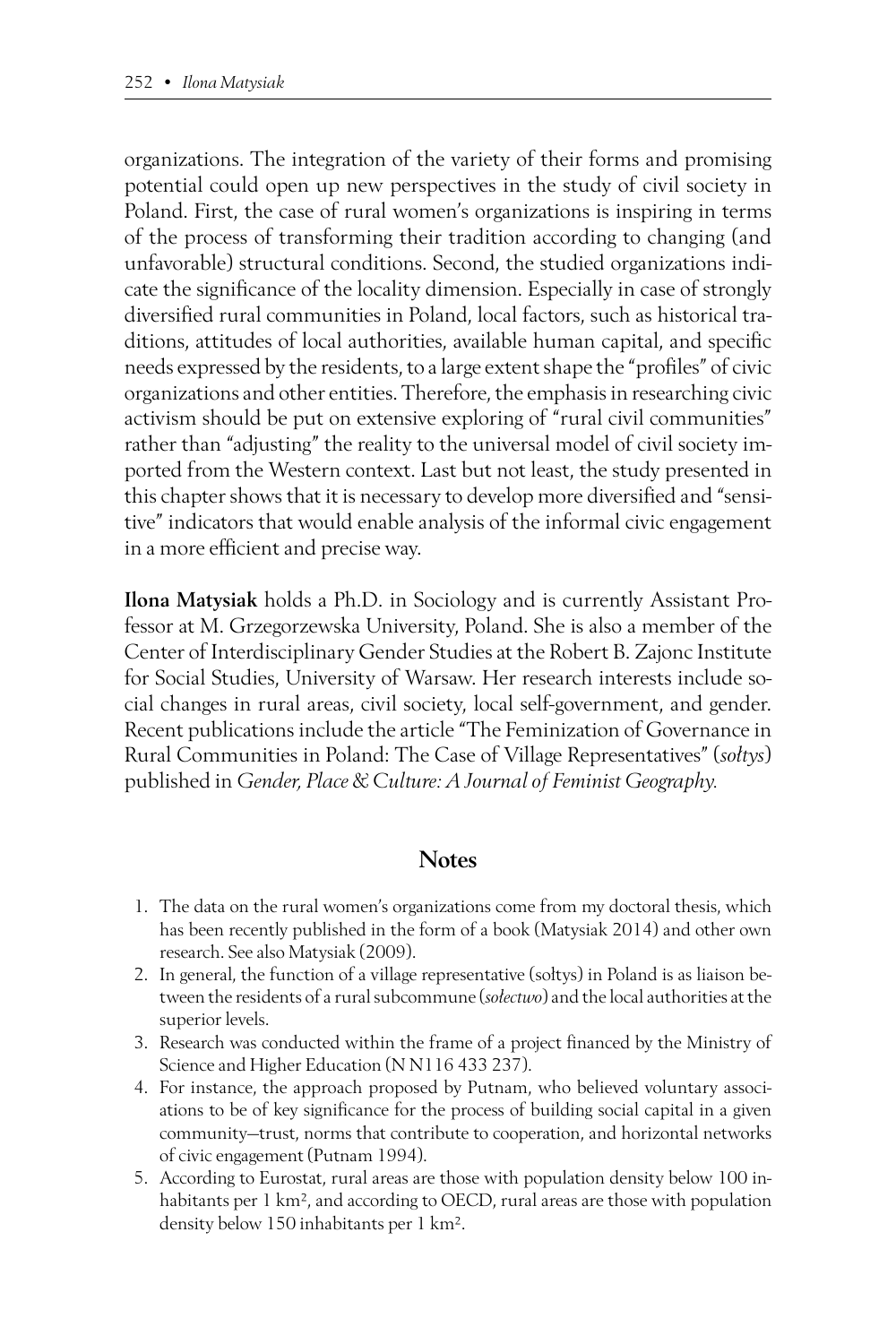- 6. Retrieved 24 October 2014 from http://kolkarolnicze.eu/O-nas/Kola-Gospodyn-Wiejskich.
- 7. Retrieved 24 October 2014 from http://kolkarolnicze.eu/O-nas/Struktura-KZRK iOR.
- 8. The available estimates on farmers' organizations indicate that out of thirty thousand in 1989/1990, only slightly above three thousand were left in 2008 (Marczakiewicz et al. 1992: 27; Halamska 2008: 109).
- 9. Information provided by Mrs. Bernardetta Niemczyk, chairwoman of the National Council of Women's Rural Organizations, during the conference "Conditions of Living and Activity of Women in the Rural Areas in Poland," held on 15 October 2014 at the Institute of Rural and Agricultural Development, Polish Academy of Sciences. It should be underlined that the Association of Farmers has not finished the process of officially verifying the number of rural women's organizations "belonging" to its structures.
- 10. In 2009, I found in the National Court Register (Krajowy Rejestr Sądowy) 165 nongovernmental organizations with names referring to the tradition of the rural women's organizations (Matysiak 2009: 226).
- 11. To explain the marking of interviews conducted in 2005: the first letter refers to the province (M—mazowieckie, P—pomorskie, Pd—podkarpackie, Z—zachodniopomorskie), the second letter refers to the first letter of the name of the village, and the number refers to the number of the interview.
- 12. To explain the marking of interviews conducted in 2008–2010: the first letter refers to the province (Z—zachodniopomorskie, M—mazowieckie, L—lubelskie, W wielkopolskie, P—podkarpackie), the second letter refers to the first letter(s) of the name of the commune, the letter "f" or "m" refers to the respondent being female or male, and the final letters indicate the category of the respondent—"v" means "village representative," "l" means "local leader," "c" means "commune councilor," and "o" means "public official" or a representative of another local institution.
- 13. To be more specific, these women's rural organizations receive small donations in exchange for their dishes, cakes, etc. According to the legal regulations, an organization that is not a legal person cannot run any business.
- 14. Since 2009 the communal councils in Poland can earmark funds from their budgets to financially support the initiatives or projects that are collectively chosen by the residents of villages located within their administrative area.
- 15. For instance, in Poland, EU funds designated for financing of grassroots local initiatives within the framework of the Human Capital Operational Programme were used to a greater extent by the local authorities and administration than by the local social organizations, which prompts the question of whether they are really funding "grassroots" initiatives.

## References

Bartkowski, J. 2003. *Tradycja i polityka. Wp*ł*yw tradycji kulturowych polskich regionów na współczesne zachowania społeczne i polityczne* [Tradition and Politics: The Influence of Cultural Traditions of Polish Regions on Contemporary Social and Political Behavior]. Warszawa: Wydawnictwo Akademickie "Żak."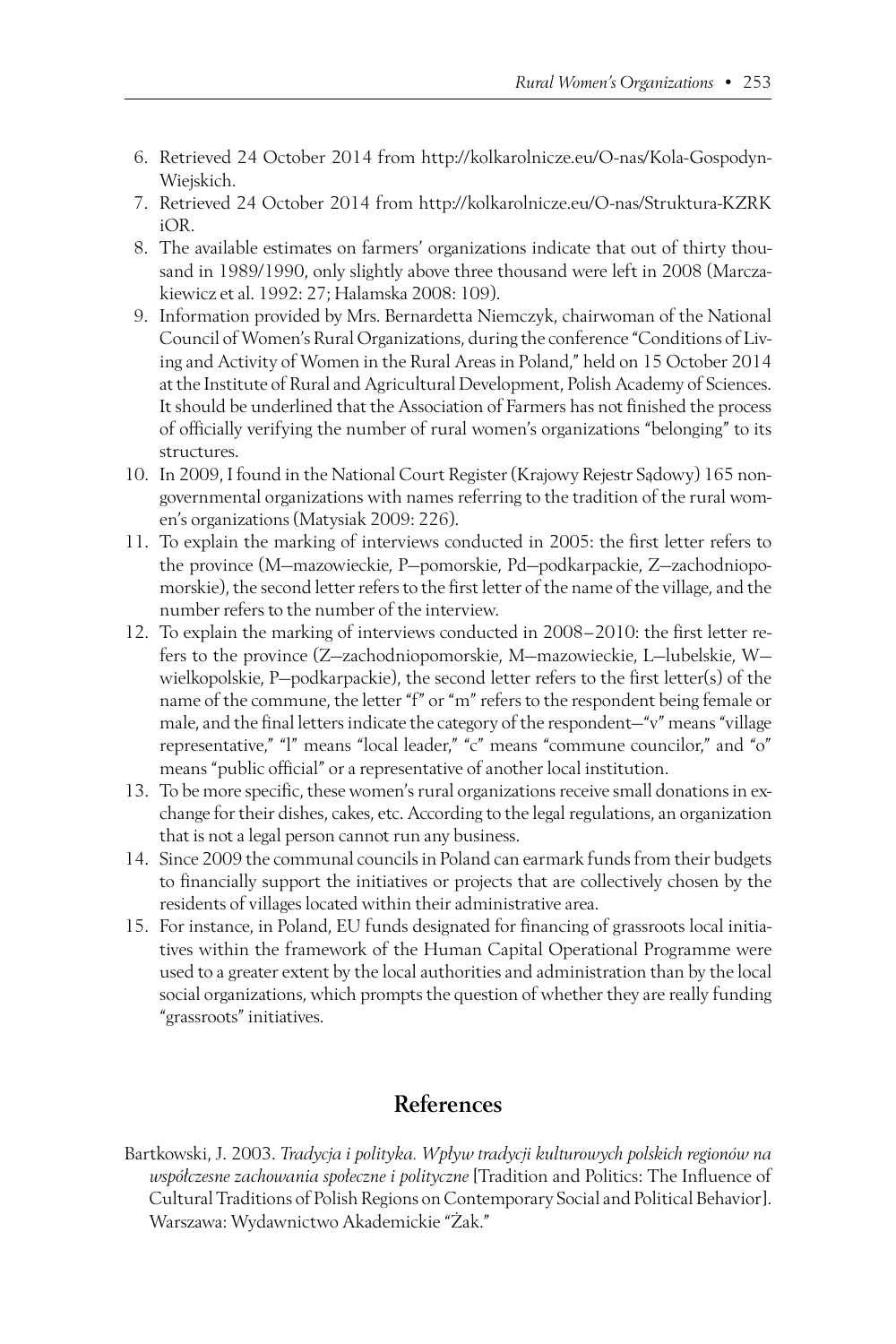- ———. 2007. "Kapitał społeczny i jego oddziaływanie na rozwój w ujęciu socjologicznym" [Social Capital and Its Influence on Development from a Sociological Perspective], in *Kapita*ł *ludzki i kapita*ł *spo*ł*eczny a rozwój regionalny* [Human Capital, Social Capital and Regional Development], ed. M. Herbst. Warszawa: Wydawnictwo Naukowe "Scholar," 54–97.
- Bourdieu, P. 1986. "The Forms of Capital," in *Handbook of Theory and Research for the Sociology of Education,* ed. J.G. Richardson. Greenword Press, 46–58.
- Bukraba-Rylska, I. 2008. *Socjologia wsi polskiej* [Rural Sociology in Poland]. Warszawa: Wydawnictwo Naukowe PWN.
- ———. 2011. "O polskiej wsi i tych, co chłopu żywemu nie przepuszczą" [About Polish Countryside and Those Who Hate the Peasantry and Its Legacies] in *Polska po 20 latach wolno*ś*ci* [Poland after 20 Years of Freedom], ed. M. Bucholc, S. Mandes, T. Szawiel, and J. Wawrzyniak. Warszawa: University of Warsaw Publishers, 274–293.
- Ekiert, G., and R. Foa. 2011. "Civil Society Weakness in Post-Communist Europe: A Preliminary Assessment." Collegio Carlo Alberto Working Paper, no. 198.
- Ekiert, G., and J. Kubik. 2014. "The Legacies of 1989: Myths and Realities of Civil Society." *Journal of Democracy* 25: 46–58.
- Fedyszak-Radziejowska, B. 2012. "Społeczności wiejskie: ewolucyjne zmiany, zrównoważony rozwój" [Rural Communities: Evolutionary Changes and Sustainable Development], in *Polska wie*ś *2012. Raport o stanie wsi,* ed. J. Wilkin and I. Nurzyńska [Rural Poland 2012: Rural Development Report]. Warszawa: FDPA, 101–123.
- Grzebisz-Nowicka, Z. 1995. "Działalność organizacji Kół Gospodyń Wiejskich na rzecz kobiet i ich rodzin" [Activities of Rural Women's Organizations for Women and their Families], in *Kobieta wiejska w Polsce: rodzina, praca, gospodarstwo* [Rural Women in Poland: Family, Work, Farm], ed. J. Sawicka. Warszawa: Wydawnictwo SGGW, 145–190.
- GUS. 2012. *Raport z wyników. Narodowy Spis Powszechny Ludno*ś*ci i Mieszka*ń *2011*  [Report on the Results: The National Census of Population and Housing 2011]. Warszawa: GUS.
- Halamska, M. 2008. "Organizacje rolników: bilans niesentymentalny" [Farmers' Organizations: Numbers Estimated without Nostalgic Sentiments], in *Wiejskie organizacje pozarz*ą*dowe* [Rural Nongovernmental Organizations], ed. M. Halamska. Warszawa: IRWiR PAN, 103–133.
- ———. 2013. *Wiejska Polska na pocz*ą*tku XXI wieku. Rozwa*ż*ania o gospodarce i spo*ł*ecze*ń*stwie* [Rural Poland at the Beginning of the 21st Century: Reflections on Economy and Society]. Warszawa: Wydawnictwo Naukowe "Scholar."
- Herbst, J. 2008. "Inny trzeci sektor. Organizacje pozarządowe na terenach wiejskich" [Diff erent Third Sector: Nongovernmental Organizations in Rural Areas], in *Wiejskie organizacje pozarz*ą*dowe* [Rural Nongovernmental Organizations], ed. M. Halamska. Warszawa: IRWiR PAN, 33–75.
- Kamiński, R. 2008. *Aktywno*ść *spo*ł*eczno*ś*ci wiejskich. Lokalne inicjatywy organizacji pozarz*ą*dowych* [Rural Communities' Activity: Local Initiatives of Nongovernmental Organizations]. Warszawa: IRWiR PAN.
- Klekotko, M. 2005. "Wiejskie społeczeństwo obywatelskie czy wiejskie społeczności obywatelskie? O problemach badania obywatelskości ludności wiejskiej" [Rural Civil Society or Rural Civil Societies? About the Problems Regarding Research on Civicness of Rural Population], in *W obliczu zmiany: wybrane strategie dzia*ł*ania mieszka*ń*ców polskiej wsi* [Facing the Change: Chosen Strategies of Rural Residents in Poland],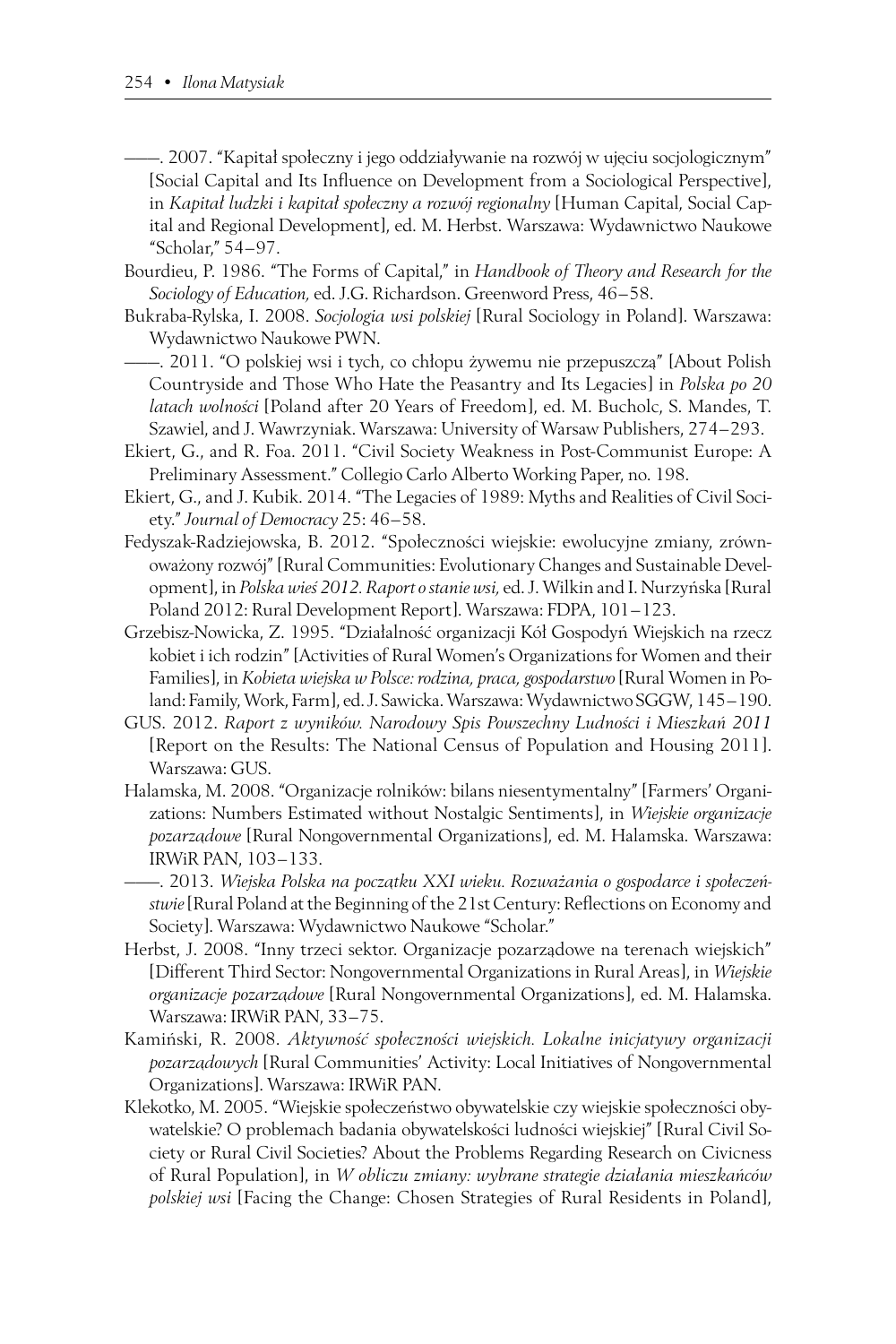ed. K. Gorlach and G. Foryś. Kraków: Wydawnictwo Uniwersytetu Jagiellońskiego, 107–117.

- Kornai, J. 1985. *Niedobór w gospodarce* [Economics of Shortage]. Warszawa: Państwowe Wydawnictwo Ekonomiczne.
- Kostrzewska, M. 1992. "Koła Gospodyń Wiejskich a oświata w Polsce międzywojennej" [Rural Women's Organizations and Education in Interwar Poland], in *Kobieta i edukacja na ziemiach polskich w XIX i XX w* [Women and Education in Polish Territory in the 19th and 20th Centuries], ed. A. Żarnowska and A. Szwarc.. Warszawa: Instytut Historyczny Uniwersytetu Warszawskiego, 135–144.
- Kurczewski, J., and J. Kurczewska. 2001. "A Self-Governing Society Twenty Years After: Democracy and the Third Sector in Poland." *Social Research* 68, no. 4: 937–976.
- Lane, D. 2010. "Civil Society in the Old and New Member States." *European Societies* 12, no. 3: 293–315.
- Leś, E., S. Nałęcz, and J. Wygnański. 2000. Defining the Nonprofit Sector: Poland. Working Papers of the Johns Hopkins Comparative Nonprofit Sector Project, no. 36. Baltimore: The Johns Hopkins Center for Civil Society Studies.
- Lewenstein, B. 1999. *Wspólnota społeczna a uczestnictwo lokalne. Monografia procesów uczestnictwa w samorz*ą*dzie terytorialnym w pierwszych latach transformacji w Polsce* [Social Community and Local Participation: A Monograph on the Participation in Local Self-government in the Early Years of Transformation in Poland]. Warszawa: ISNS UW.
- Marczakiewicz, A., Z. Markowicz, and J. Stępiński. 1992. *130—lecie Kó*ł*ek Rolniczych. krótki zarys historii Kó*ł*ek Rolniczych 1862—1992* [130th Anniversary of the Establishment of Farmers' Organizations: A Brief Outline of the History of Farmers' Organizations 1862–1992]. Warszawa: Krajowy Związek Rolników, Kółek i Organizacji Rolniczych.
- Matysiak, I. 2005. "'Stare' i 'nowe' formy aktywności społecznej kobiet na obszarach wiejskich w Polsce. Od dożynek do fitness klubu" ["Old" and "New" Forms of Rural Women's Social Activity in Rural Areas in Poland: From Harvest Picnics to Fitness Clubs]. Unpublished Master's thesis, University of Warsaw.
	- —. 2009. "Koła Gospodyń Wiejskich i ich funkcje w kontekście specyfiki trzeciego sektora w wybranych społecznościach wiejskich" [Rural Women's Organizations and their Functions in the Context of the Specificity of the Third Sector in Chosen Rural Communities], in *Kobiety—Feminizm—Demokracja* [Women—Feminism—Democracy], ed. B. Budrowska. Warszawa: IFiS PAN Publishers, 220–243.
- ———. 2014. *Rola so*ł*tysów we wspó*ł*czesnych spo*ł*eczno*ś*ciach wiejskich. P*ł*e*ć *jako czynnik ró*ż*nicuj*ą*cy kapita*ł *spo*ł*eczny* [The Role of Village Representatives in Contemporary Rural Communities: Gender as a Factor Influencing Differences in Social Capital. Warszawa: Wydawnictwo Naukowe "Scholar."
- Milczewska, K., J. Mencwel, and J. Wiśniewski. 2014. *Ko*ł*a gospody*ń *wiejskich. Nie tylko od kuchni. Raport z badania* [Rural Women's Organizations: Not Only Kitchen-Related Activites. Research Report]. Warszawa: Pracownia Badań i Innowacji Społecznych "Stocznia".
- Misztal, W. 2003. "Demokracja lokalna w Polsce" [Local Democracy in Poland]. *Rocznik Lubuski*, 29, part I: 27–42.
- Poczta, W. 2012. "Przemiany w rolnictwie ze szczególnym uwzględnieniem przemian strukturalnych" [Changes in Agriculture with Particular Focus on Structural Trans-